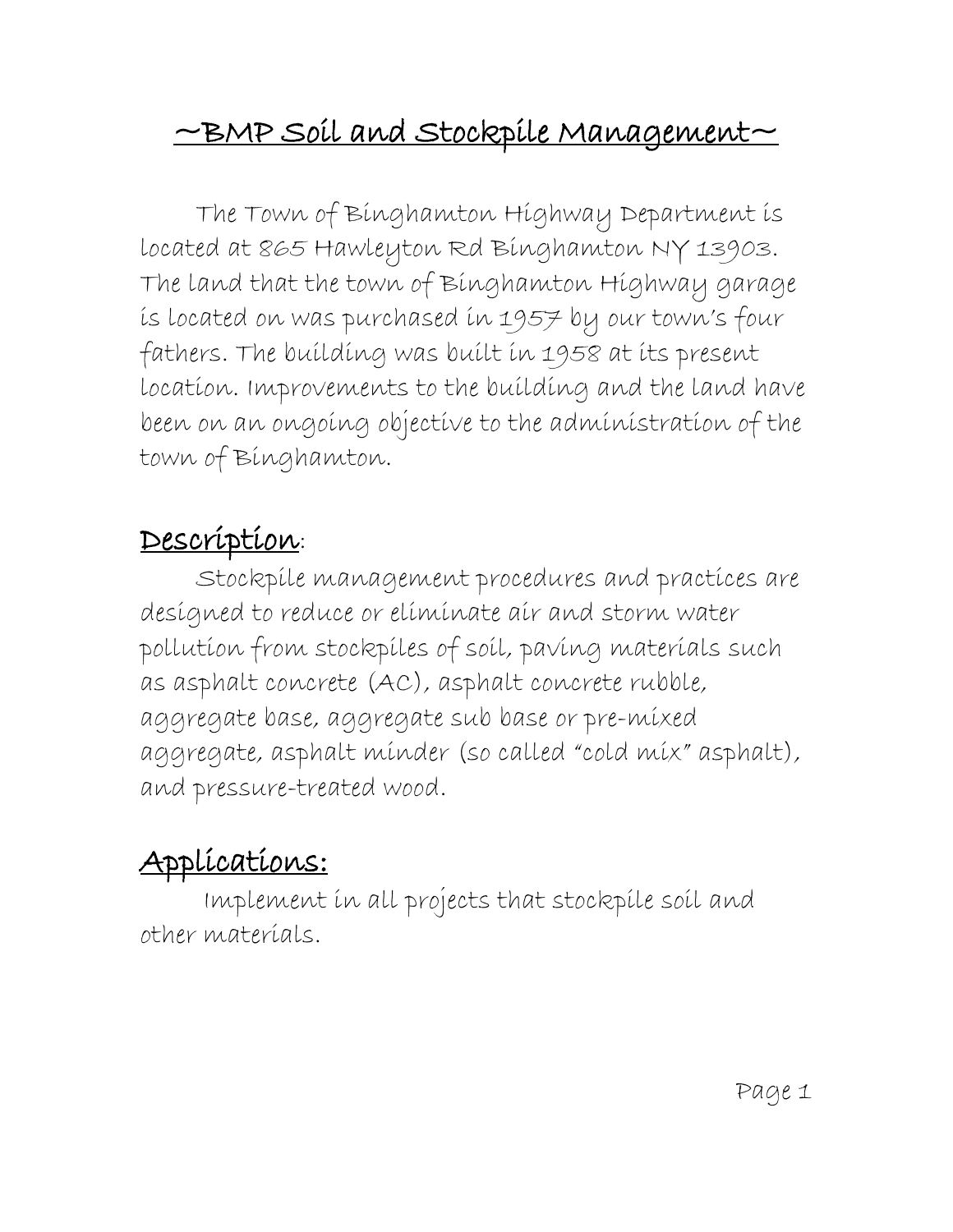## Limitations:

Drainage area – N/A Maximum slope – N/A Minimum bedrock depth - N/A Minimum water table - N/A NRCS soil type – N/A Freeze/thaw – good Drainage/flood control – no

# Targeted Pollutants:

Sediment

## Construction Guidelines:

General

- Locate stockpiles a minimum of 25 ft. away from concentrated flows of storm water, drainage courses, and inlets.
- Protect all stockpiles from storm water run-on using a temporary perimeter sediment barrier such as berms, dikes, fiber rolls, silt fences, sandbags, or gravel bags.
- Implement wind erosion control practices as appropriate on all stockpiled material.
- Place bagged materials on pallets and under cover.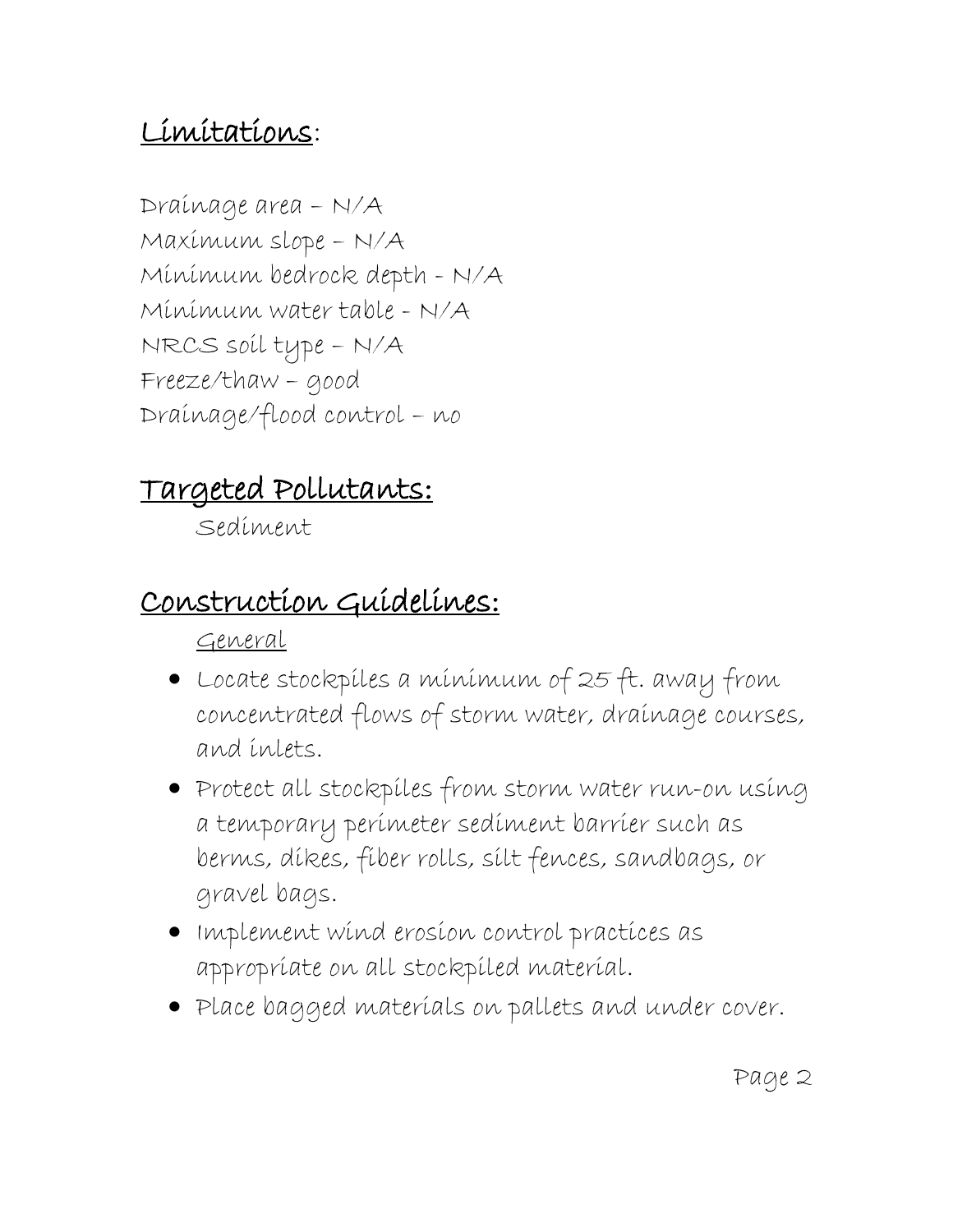Protection of Non-Active Stockpiles

- Soil stockpiles: During the rainy season, soil stockpiles should be covered or protected with soil stabilization measures and a temporary perimeter sediment barrier at all times. During the non-rainy season, soil stockpiles should be covered or protected with a temporary perimeter sediment barrier prior to the onset of precipitation.
- Stockpiles of PCC rubble, AC, asphalt concrete rubble, aggregate base, or aggregate sub base: During the rainy season, the stockpiles should be covered or protected with a temporary sediment perimeter barrier at all times. During the non-rainy season, the stockpiles should be covered or protected with a temporary perimeter sediment barrier prior to the onset of precipitation.
- Stockpiles of "cold mix": During the rainy season, cold mix stockpiles should be placed on and covered with plastic or comparable material at all times. During the non-rainy season, cold mix stockpiles should be placed on and covered with plastic or comparable materials prior to the onset of precipitation.
- Stockpiles/storage of pressure-treated wood: During the rainy season, pressure-treated wood should be covered with plastic or comparable material at all times. During the non-rainy season, pressure-